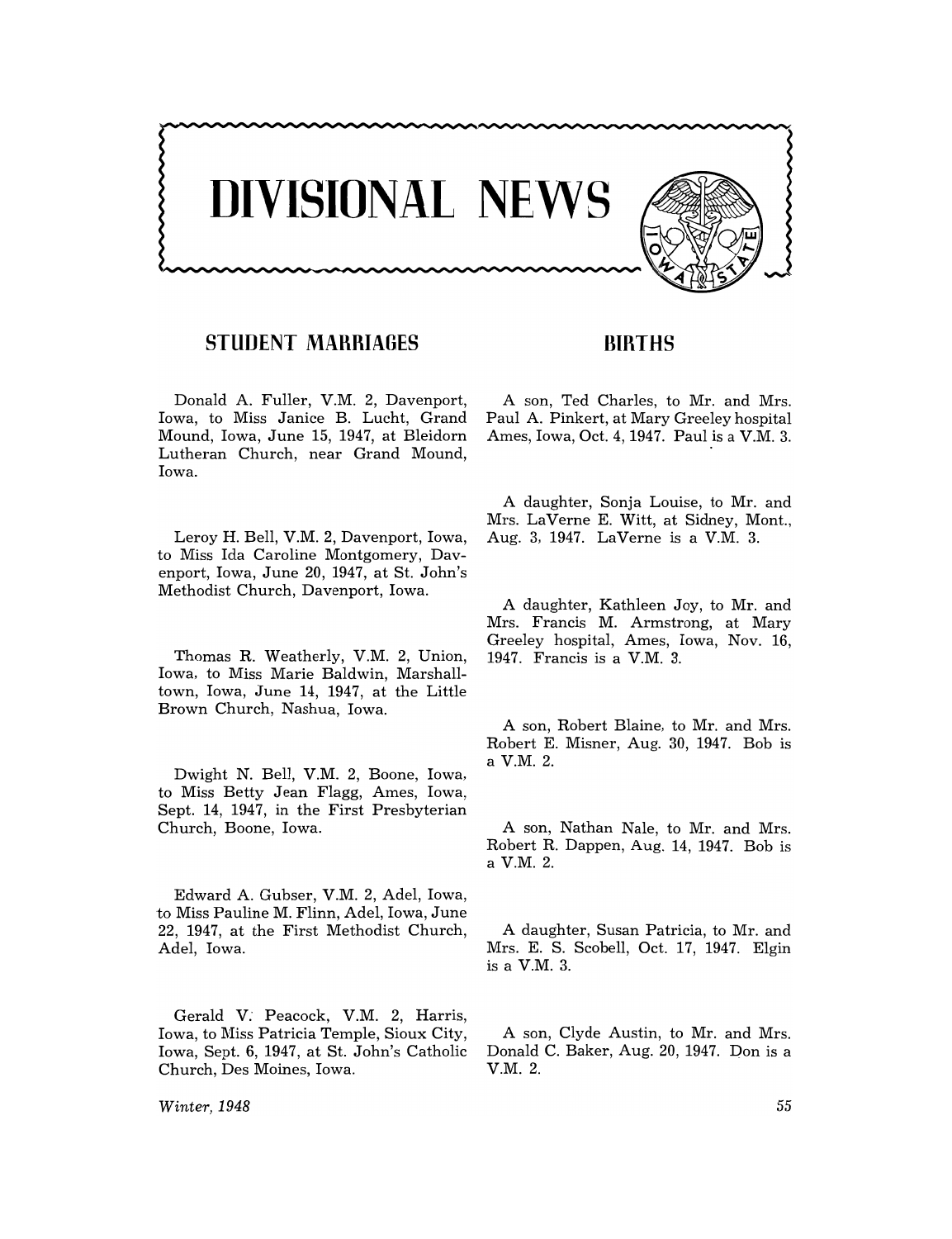### **Jr. AVM A**

The officers of the Junior Chapter of the AVMA for the present term are Q. M. McDonald, V.M. 3, president; R. K. Morrison, V.M. 3, president-elect; W. Hunter, V.M. 3, vice-president; R. J. Cowles, V.M. 2, secretary; and S. C. Benbrook, V.M. 3, treasurer.

The first meeting of the present year was held Oct. 8, 1947. Dean H. D. Bergman, the speaker of the evening, spoke on the aims of the AVMA and the history of the Division of Veterinary Medicine at Iowa State College. Following his address, the Dean introduced the members of the faculty to the group. The meeting was adjourned, and refreshments of cider and doughnuts were served.

The second meeting was held Oct. 28, 1947. The speaker of the evening was Dr. R. J. Beamer of Ottumwa, Iowa, who presented movies of work in his combined practice. He gave a lecture with the movies. It was decided that the final meeting of the fall quarter would be a social affair with the faculty and their wives, student wives and their families as guests.

The third regular meeting was held Nov. 19, 1947. The speaker of the evening was Mr. L. N. Gill, superintendent of schools at Jordan, Iowa, who spoke on the psychology of handling clientele. Dr. R. C. Klussendorf, Assistant Executive Secretary of the AVMA, was a guest for the evening and he presented some very interesting slides of the main office of the A VMA in Chicago, Ill. William Hunter, V.M. 3, was elected to fill a vacancy in the office of vice-president for the remainder of the fall term.

# • •

#### **GENERAL NEWS**

Dr. H. D. Bergman, dean of the Division of Veterinary Medicine, has been named a member of the National Research

Council to represent the American Veterinary Medical Association in the Division of Medical Sciences for a three year period ending June, 1950.

Dr. Donald M. Trotter, K.S.C., '46, formerly an instructor in Veterinary Anatomy at Iowa State College, is now an instructor in Veterinary Pathology at the University of Missouri.

Dr. H. L. Foust, head of the Department of Anatomy, attended the annual meeting of the American Society of Animal Production in chicago, Ill., Nov. 28 and 29, 1947.

Dr. R. A. Packer, of the Department of Veterinary Hygiene, attended the meeting of the Interstate Veterinary Medical Association at Sioux City, Iowa, on Nov. 20 and 21. He delivered a paper on the control and treatment of bovine mastitis.

Dr. 1. A. Merchant, head of the Department of Veterinary Hygiene, attended the National Research Workers meeting in Chicago, Ill., Dec. 3, 4, and 5.

Dean H. D. Bergman, dean of the Division of Veterinary Medicine, and Dr. M. A. Emmerson, head of the Department of Veterinary Obstetrics, attended the annual meeting of the Eastern Iowa Veterinary Association held in Cedar Rapids, Iowa, Oct. 14 and 15.

Dean H. D. Bergman, dean of the Division of Veterinary Medicine, and Dr. Paul C. Bennet, head of the Iowa Veterinary Diagnostic Laboratory, attended the annual meeting of the North Central Iowa Veterinary Association in Fort Dodge, Iowa, Oct. 23.

*The Veterinary Student*